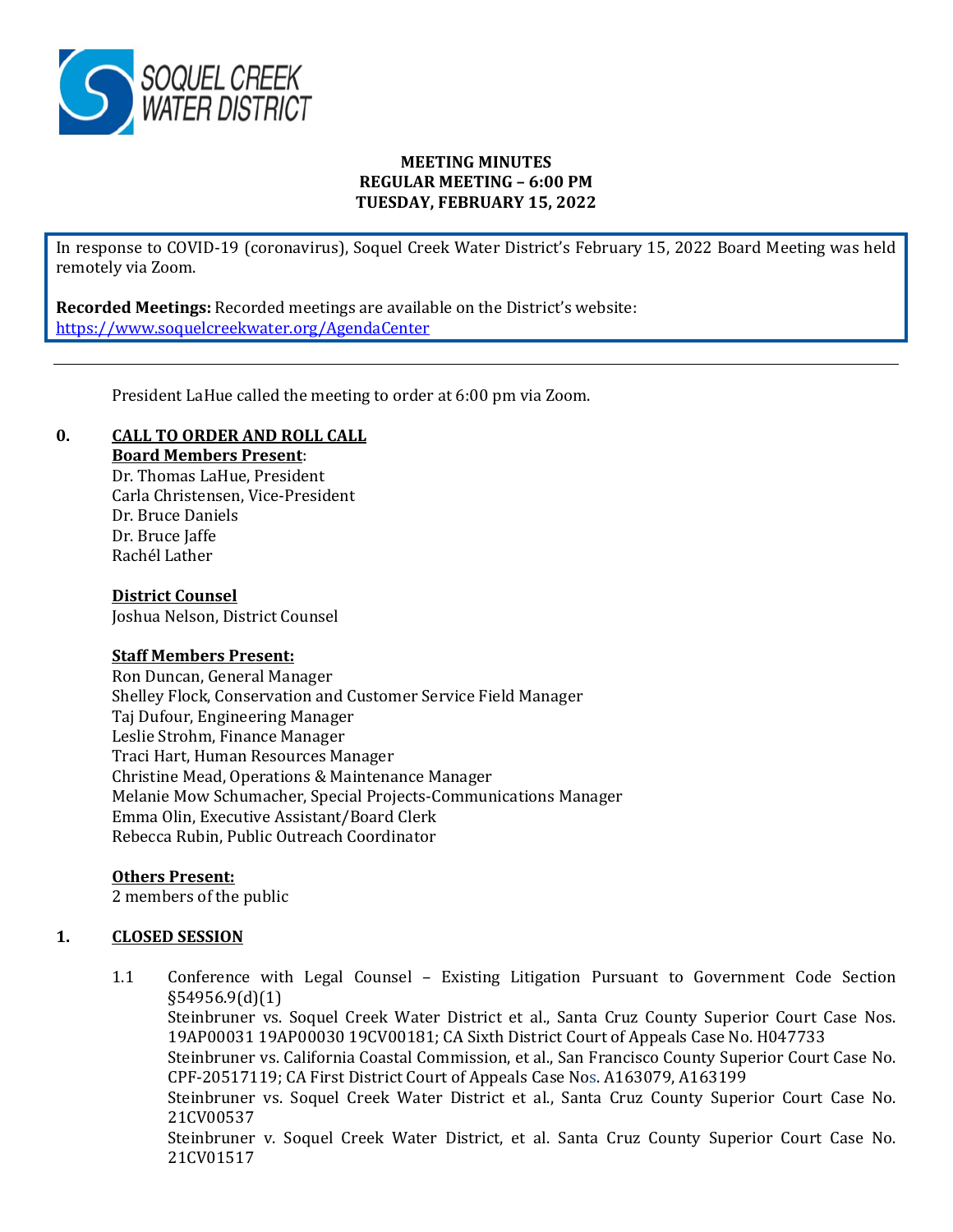Steinbruner v. Soquel Creek Water District, et al. Santa Cruz County Superior Court Case No. 21CV02699

- 1.2 Conference with Legal Counsel Anticipated Litigation Significant exposure to litigation pursuant to paragraph (2) or (3) of subdivision (d) of Section 54956.9: 1 case
- 1.3 Conference with Legal Counsel Property Negotiations Agency negotiator: Ron Duncan, Christine Mead Negotiating parties: Radha Mallery Under negotiation: Price and terms of payment

At 6:01 pm, President LaHue announced that the Board will meet in closed session to discuss Items 1.1, 1.2 and 1.3.

One public comment was heard prior to the start of closed session.

## **CONVENE TO CLOSED SESSION – 6:04 pm**

#### **RETURN TO OPEN SESSION – 7:00 pm**

President LaHue adjourned the closed session and returned to open session at 7:00 pm.

President LaHue reported that the Board discussed Items 1.1, 1.2 and 1.3, in closed session. No reportable action was taken.

#### **2. PUBLIC HEARING** *– None*

## **3. BOARD MEMBERS' OPPORTUNITY TO REMOVE ITEMS FROM CONSENT AGENDA**

President LaHue removed Consent Agenda Items 4.6 and 4.16.

#### **4. CONSENT AGENDA**

MOTION: Director Daniels; Second: Vice-President Christensen; To approve Consent Agenda Items 4.1, 4.2, 4.3, 4.4, 4.5, 4.7, 4.8, 4.9, 4.10, 4.11, 4.12, 4.13, 4.14, 4.15 and 4.17. Motion passed by unanimous roll call vote.

- 4.1 Approval of Minutes 4.1.1 January 18, 2022 – Regular Meeting Minutes *Action: Approved*
- 4.2 Extend Resolution 21-21 and Re-Authorize Virtual Public Meetings in Accordance with AB 361 *Action: Approved*
- 4.3 Board Planning Calendar *Action: Approved*
- 4.4 Special Board Assignments Status Report *Action: Approved*
- 4.5 Production Reports *Action: Approved*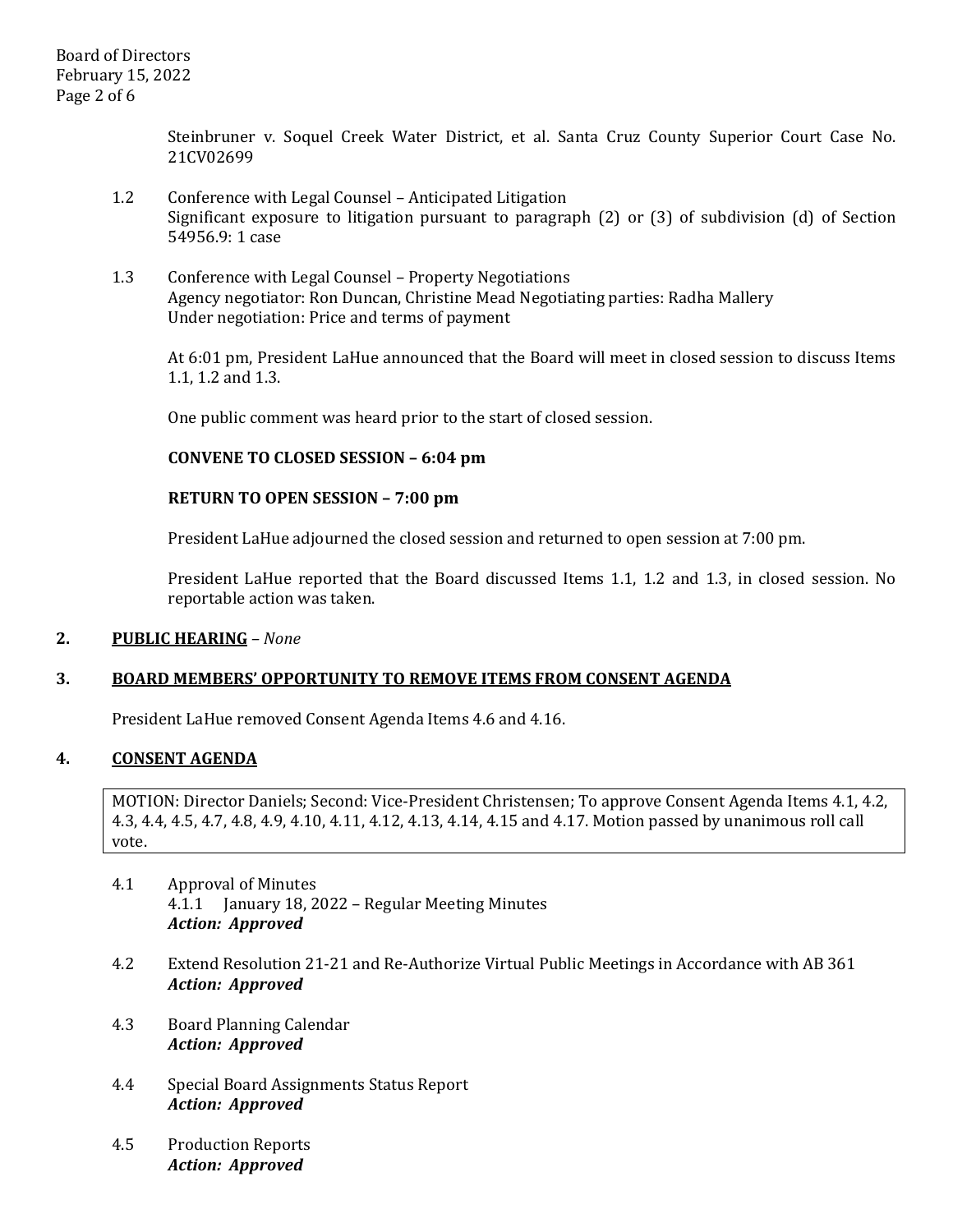- 4.6 Management Update *Action: Removed from Consent; Discussed at the end of Administrative Business*
- 4.7 Finance and Administrative Services Committee Meeting Summary *Action: Approved*
- 4.8 Public Outreach Committee Meeting Summary *Action: Approved*
- 4.9 Water Resources Management & Infrastructure Committee Meeting Summary *Action: Approved*
- 4.10 Finance Status Report *Action: Approved*
- 4.11 Adopt Resolution 22-01, Authorizing and Supporting the District's Efforts to Obtain Grant Funding under the 2021 Sustainable Groundwater Management (SGM) Grant Program *Action: Approved*
- 4.12 Adopt Resolution 22-02, Authorizing and Supporting the District's Efforts to Continue Pursuing Grant Funding Opportunities for the Pure Water Soquel Project *Action: Approved*
- 4.13 Country Club No. 2 Well Construction, Development and Testing, CWO 17-0582, Adopt Plans and Specifications, Call for Bids and Adopt Findings of Project Substantially Complex *Action: Approved*
- 4.14 Approve Allocation from Operating Contingency Reserve Garnet Facility Backwash Water Tank Roof Replacement *Action: Approved*
- 4.15 Approve Allocation from Operating Contingency Reserves and Ratify General Manager's Actions for State Park and Soquel Main Repair and Mar Vista Cast Iron Main Abandonment *Action: Approved*
- 4.16 Approve Scheduling a Strategic Planning Public Workshop on Saturday, April 2, 2022 *Action: Removed from Consent; Discussed at the end of Administrative Business*
- 4.17 Approve Scope of Work for Professional Legal Services to Support Pure Water Soquel (PWS) Project *Action: Approved*

# **5. ORAL AND WRITTEN COMMUNICATIONS** *(items not on the Agenda)*

Written communications addressed to the Board are available on the District's website: <https://www.soquelcreekwater.org/AgendaCenter>

One public comment was heard.

Vice-President Christensen discussed a recent article about the mega-drought, emphasizing that the Pure Water Soquel (PWS) Project is timely.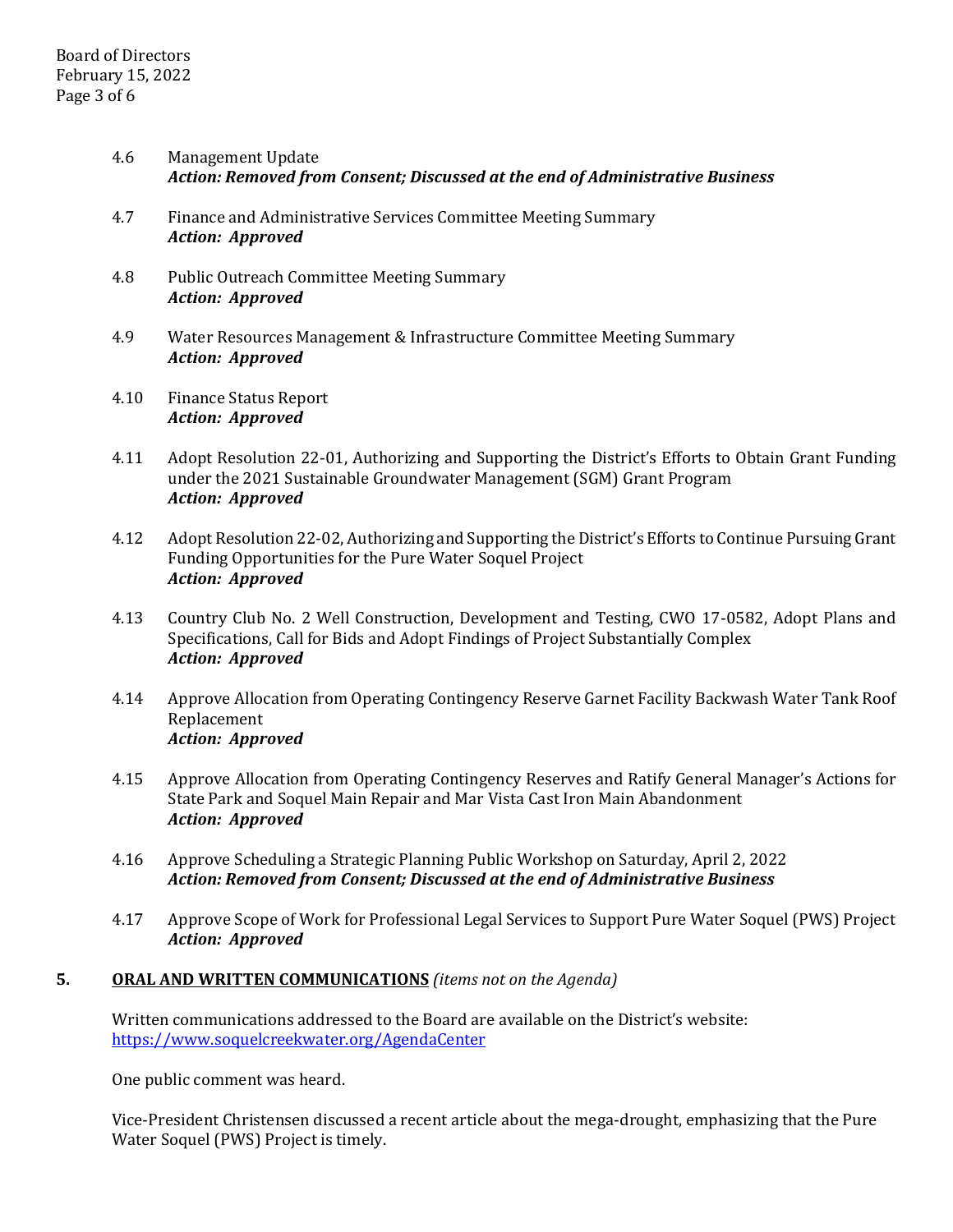Board of Directors February 15, 2022 Page 4 of 6

# **6. REPORTS**

6.1 District Counsel – Oral Report

General Counsel Nelson provided COVID-19 update, noting that California's statewide emergency (which permits virtual public meetings) is set to expire at the end of March 2022. He stated that he will continue to monitor the status of the emergency declaration.

### **7. ADMINISTRATIVE BUSINESS**

- 7.1 Conditional and Unconditional Will Serve Letters<br>7.1.1 Conditional Will Serve for 36 Dwelling II
	- 7.1.1 Conditional Will Serve for 36 Dwelling Unit Apartment Building at 2838 Park Ave, Soquel. APN: 037-231-20, 037-231-22 (Pajaro Wall Street Inn, LLC)

Mr. Dufour reviewed the conditional will serve. He explained that the proposed project is a 36-unit affordable housing complex.

Mr. Dufour stated that due to the small size and design configuration of the individual units (400 square feet) there may be some challenges related to individual metering. He stated that the developer may request that the Board consider waiving the individual metering requirement for this project in the future.

One public comment was heard.

MOTION: Vice-President Christensen; Second: Director Jaffe; To approve a conditional will serve letter for the 36 dwelling unit apartment building at 2838 Park Avenue, Soquel, APN 037-231-20 & 22. Motion passed by unanimous roll call vote.

7.2 Clarification on Conditions for Variance of Individual Metering for New Residential Construction

Ms. Abbey reviewed Item 7.2, which is presented for the Board to review and consider the proposed clarifying language regarding variances to the District's individual metering policy for new development. She explained that this item is presented to obtain Board feedback, and any action on this item is anticipated when the full of revision of Ordinance 17-01, Establishing Rules and Regulations for Water Service, is presented in early to mid-2022.

One public comment was heard.

Board discussion ensued. Staff responded to a variety of questions regarding variances, individual metering, and sub-metering.

Director Daniels questioned if the proposed language should include examples of variances (i.e., "technical infeasibility" or "if individual metering is not beneficial for conservation"). Director Daniels stated that a variance may be for a variety of reasons, so including specific examples in the ordinance may not be appropriate. Director Jaffe agreed, noting that the proposed language seems restrictive. After discussion, there was consensus to remove reference to example variances from the ordinance language.

#### INFORMATION ONLY

7.3 Approve Request for Proposals for State Legislative Assistance and Support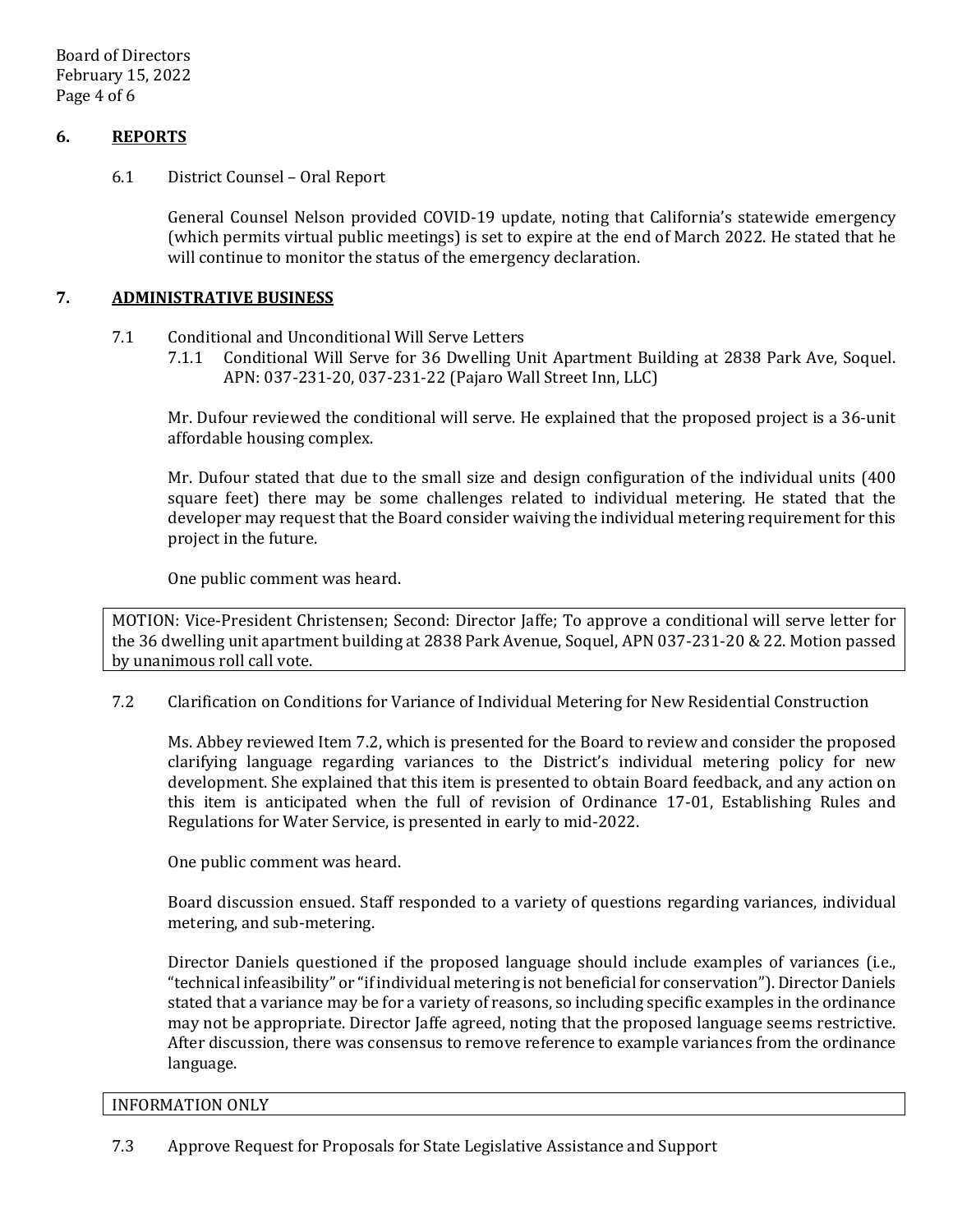Ms. Mow Schumacher stated that this item is presented for the Board to consider authorizing staff to issue a request for proposals (RFP) for state legislative assistance and support. She noted that there are many new funding opportunities for water projects from federal and state agencies, and the hope is that the state legislative assistance will aid the District in securing additional grant funding for our customers.

One public comment was heard.

Director Daniels expressed support for this effort, emphasizing the value gained from the District's federal legislative support. Directors agreed.

In response to several Board questions, staff highlighted the following:

- Firms are required to submit fees for service in their proposals.
- The scope can be adjusted during the negotiations process.<br>• Staff anticipates award of a multiple year agreement for sta
- Staff anticipates award of a multiple year agreement for state legislative assistance.

President LaHue emphasized the value of this effort for District customers. Vice-President Christensen stated that the effort is timely.

MOTION: Director Daniels; Second: Director Jaffe; To authorize release of the attached solicitation seeking proposals for professional services to provide state legislative assistance and support. Motion passed by unanimous roll call vote.

# 7.4 Discuss Direction from Board of Directors Regarding Closed Session Item 1.3 Former La Selva Acres Tank and Booster Site and Easement Santa Cruz County Assessor's Parcel Numbers (APN) 046-011-30 and 046-011-33

Ms. Mead stated that this item is presented for the Board to consider selling surplus property (APN 046-011-30), and an easement across APN 046-011-33, at 165 Dee Sheldon Way. The property was once the site of a water tank and booster station.

One public comment was heard.

General Counsel Nelson confirmed that the Board did not take action in closed session. He noted that draft Resolution 22-03 does not include purchase price, which will be updated to be \$8,500.00 (based on the Board's direction in closed session).

MOTION: Director Daniels; Second: Vice-President Christensen; To approve Resolution 22-03 to sell APN 046-011-30 and an easement across APN 046-011-33 for a price of \$8,500.00. Motion passed by unanimous roll call vote.

# **4. CONSENT AGENDA –** *ITEMS REMOVED FOR DISCUSSION*

## 4.6 Management Update

A discussion ensued regarding the District's masking requirements in response to COVID-19. Ms. Hart explained that the State of California eased its masking requirements, and thus the County of Santa Cruz has also eased its measures. The Board directed staff to follow the local and State regulations while remaining protective of staff.